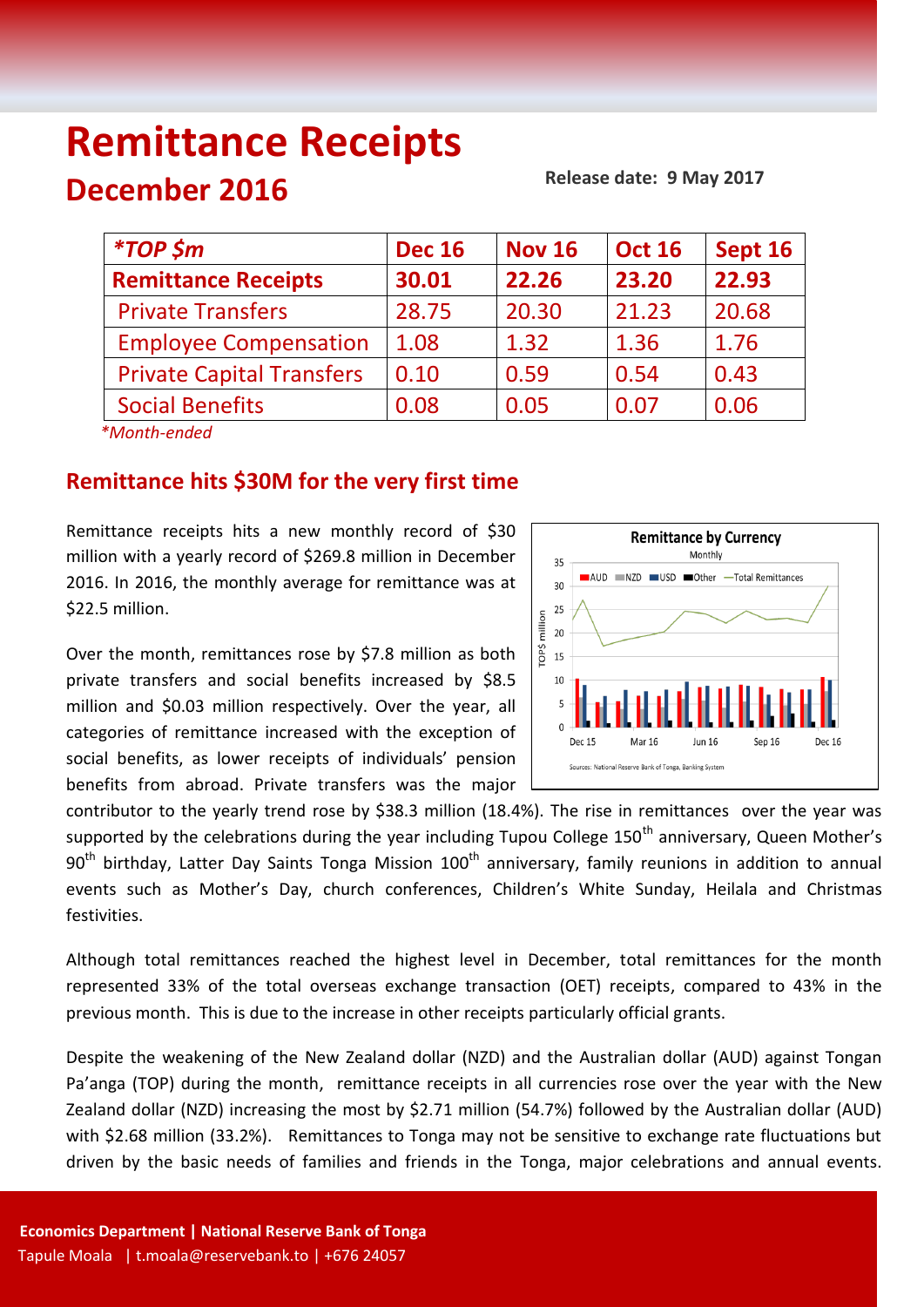Remittances in United States dollar (USD) rose by \$2.05 million (25.5%) supported by the strengthening of the USD against TOP over the month. In December, AUD continued to be the dominant currency for receipts of remittances with 35.8%, USD followed with 33.6% and NZD with 25.5%.

Foreign Exchange Dealers (FEDs) continued to be the preferred medium for transferring of remittances. In December 2016, 90% (\$27.1 million) of the total remittance receipts during the month were received via FEDs, compared to 89% (\$19.8 million) of the previous month and 91% (\$24.5 million) in December 2015.

### **Private Transfers**

Private transfers at \$28.8 million, represented 96% of the total remittance receipts and 31% of the total OET receipts. Family support receipts via FEDs in AUD, NZD and USD rose by \$3.0 million, \$2.9 million and \$1.8 million respectively.



### **Employee Compensation<sup>1</sup>**

Compensation of employees fell by 18.0% (\$0.2 million) to \$1.1 million over the month, representing 4% of the

total remittances. Receipts from Recognised Seasonal Employer (RSE) Scheme workers fell by \$0.4 million (70.4%), whereas other wages and salaries rose by a \$0.1 million (16.3%). In the 12 months to December 2016, employee compensation reached a total of \$19.3 million. Total employee compensation over the year, was mainly for other wages and salaries (including Tongans working abroad and Tongan residents serving foreign organizations locally) at \$10.70 million (55%) and the remaining 45% were from RSE.

## **Private capital transfers & Social benefits**

Other private transfers for capital expenditures fell by \$0.5 million (83.2%) to \$0.1 million in December. During the month, there were lower receipts by households for house construction and renovation related activities compared to the previous month. Social benefits on the other hand rose by \$0.03 million (53.9%) over the month. Private capital transfers and social benefits accounted for only 0.6% of the total remittance receipts.

#### **Outlook**

 $\overline{a}$ 

Remittance receipts are expected to decline in the following months after the peak Christmas holiday season and festivities in December. The NRBT will continue to closely monitor the remittance receipts given it is the largest source of foreign exchange inflow for the economy.

 $^1$  Employee compensation is the sum of wages and salaries from the Recognised Seasonal Employer (RSE) program, Tongan residents working short term overseas, and resident employees serving foreign organizations.